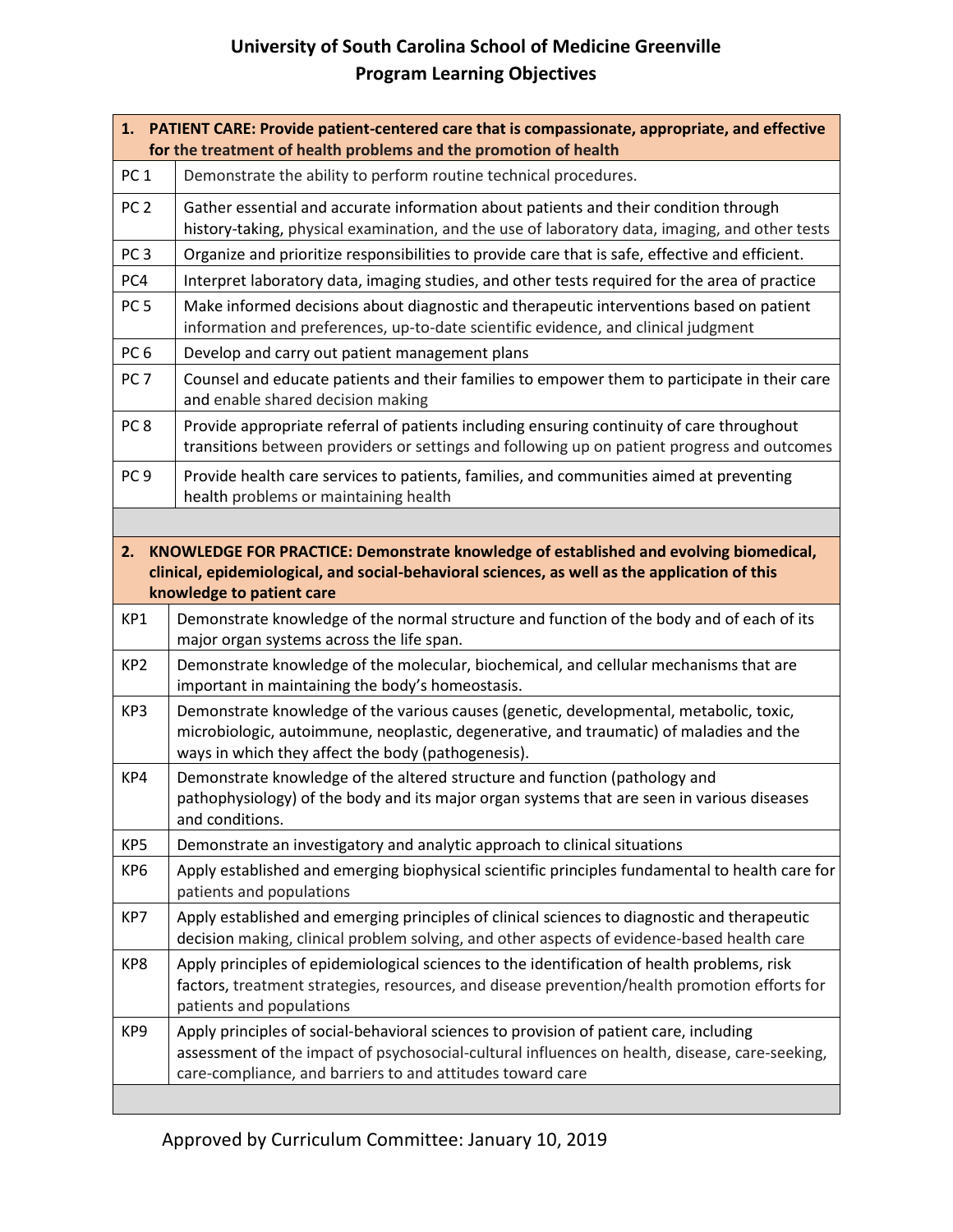| 3. PRACTICE-BASED LEARNING AND IMPROVEMENT: Demonstrate the ability to investigate and<br>evaluate their care of patients, to appraise and assimilate scientific evidence, and to                                                            |                                                                                                                                                                                                                                    |  |
|----------------------------------------------------------------------------------------------------------------------------------------------------------------------------------------------------------------------------------------------|------------------------------------------------------------------------------------------------------------------------------------------------------------------------------------------------------------------------------------|--|
| continuously improve patient care based on constant self-evaluation and lifelong learning                                                                                                                                                    |                                                                                                                                                                                                                                    |  |
| PBLI <sub>1</sub>                                                                                                                                                                                                                            | Identify strengths, deficiencies, and limits in one's knowledge and expertise                                                                                                                                                      |  |
| PBLI <sub>2</sub>                                                                                                                                                                                                                            | Set learning and improvement goals                                                                                                                                                                                                 |  |
| PBLI <sub>3</sub>                                                                                                                                                                                                                            | Identify and perform learning activities that address one's gaps in knowledge, skills, or<br>attitudes                                                                                                                             |  |
| PBLI4                                                                                                                                                                                                                                        | Incorporate feedback into daily practice                                                                                                                                                                                           |  |
| PBLI <sub>5</sub>                                                                                                                                                                                                                            | Locate, appraise, and assimilate evidence from scientific studies related to patients' health<br>problems                                                                                                                          |  |
| PBLI <sub>6</sub>                                                                                                                                                                                                                            | Use information technology to optimize learning                                                                                                                                                                                    |  |
| PBLI <sub>7</sub>                                                                                                                                                                                                                            | Participate in the education of patients, families, students, trainees, peers, and other health<br>professionals                                                                                                                   |  |
| PBLI <sub>8</sub>                                                                                                                                                                                                                            | Obtain and utilize information about individual patients, populations of patients, or<br>communities from which patients are drawn to improve care                                                                                 |  |
| PBLI <sub>9</sub>                                                                                                                                                                                                                            | Continually identify, analyze, and implement new knowledge, guidelines, standards,<br>technologies, products, or services that have been demonstrated to improve outcomes                                                          |  |
|                                                                                                                                                                                                                                              |                                                                                                                                                                                                                                    |  |
| <b>INTERPERSONAL AND COMMUNICATION SKILLS: Demonstrate interpersonal and</b><br>4.<br>communication skills that result in the effective exchange of information and collaboration with<br>patients, their families, and health professionals |                                                                                                                                                                                                                                    |  |
| ICS <sub>1</sub>                                                                                                                                                                                                                             | Communicate effectively with patients, families, and the public, as appropriate, across a broad<br>range of socioeconomic and cultural backgrounds                                                                                 |  |
| ICS <sub>2</sub>                                                                                                                                                                                                                             | Communicate effectively with colleagues within one's profession or specialty, other health<br>professionals, and health-related agencies                                                                                           |  |
| ICS <sub>3</sub>                                                                                                                                                                                                                             | Work effectively with others as a member or leader of a health care team or other professional<br>group                                                                                                                            |  |
| ICS <sub>4</sub>                                                                                                                                                                                                                             | Maintain comprehensive, timely, and legible medical documentation                                                                                                                                                                  |  |
| ICS <sub>5</sub>                                                                                                                                                                                                                             | Demonstrate sensitivity, honesty, and compassion in difficult conversations (e.g. about issues<br>such as death, end-of-life issues, adverse events, bad news, disclosure of errors, and other<br>sensitive topics)                |  |
| ICS <sub>6</sub>                                                                                                                                                                                                                             | Demonstrate insight and understanding about emotions and human responses to emotions<br>that allow one to develop and manage interpersonal interactions                                                                            |  |
|                                                                                                                                                                                                                                              |                                                                                                                                                                                                                                    |  |
| 5.                                                                                                                                                                                                                                           | PROFESSIONALISM: Demonstrate a commitment to carrying out professional responsibilities                                                                                                                                            |  |
|                                                                                                                                                                                                                                              | and an adherence to ethical principles                                                                                                                                                                                             |  |
| P <sub>1</sub>                                                                                                                                                                                                                               | Demonstrate honesty, integrity, compassion and respect in all interactions with others                                                                                                                                             |  |
| P 2                                                                                                                                                                                                                                          | Demonstrate responsiveness to patient needs that supersedes self-interest                                                                                                                                                          |  |
| P 3                                                                                                                                                                                                                                          | Demonstrate respect for patient privacy and autonomy                                                                                                                                                                               |  |
| P 4                                                                                                                                                                                                                                          | Demonstrate accountability to patients, society, and the profession                                                                                                                                                                |  |
| P 5                                                                                                                                                                                                                                          | Demonstrate sensitivity and responsiveness to a diverse patient population, including but not<br>limited to diversity in gender, age, culture, race, religion, disabilities, and sexual orientation                                |  |
| P 6                                                                                                                                                                                                                                          | Demonstrate a commitment to ethical principles pertaining to provision or withholding of<br>care, confidentiality, informed consent, and business practices, including compliance with<br>relevant laws, policies, and regulations |  |